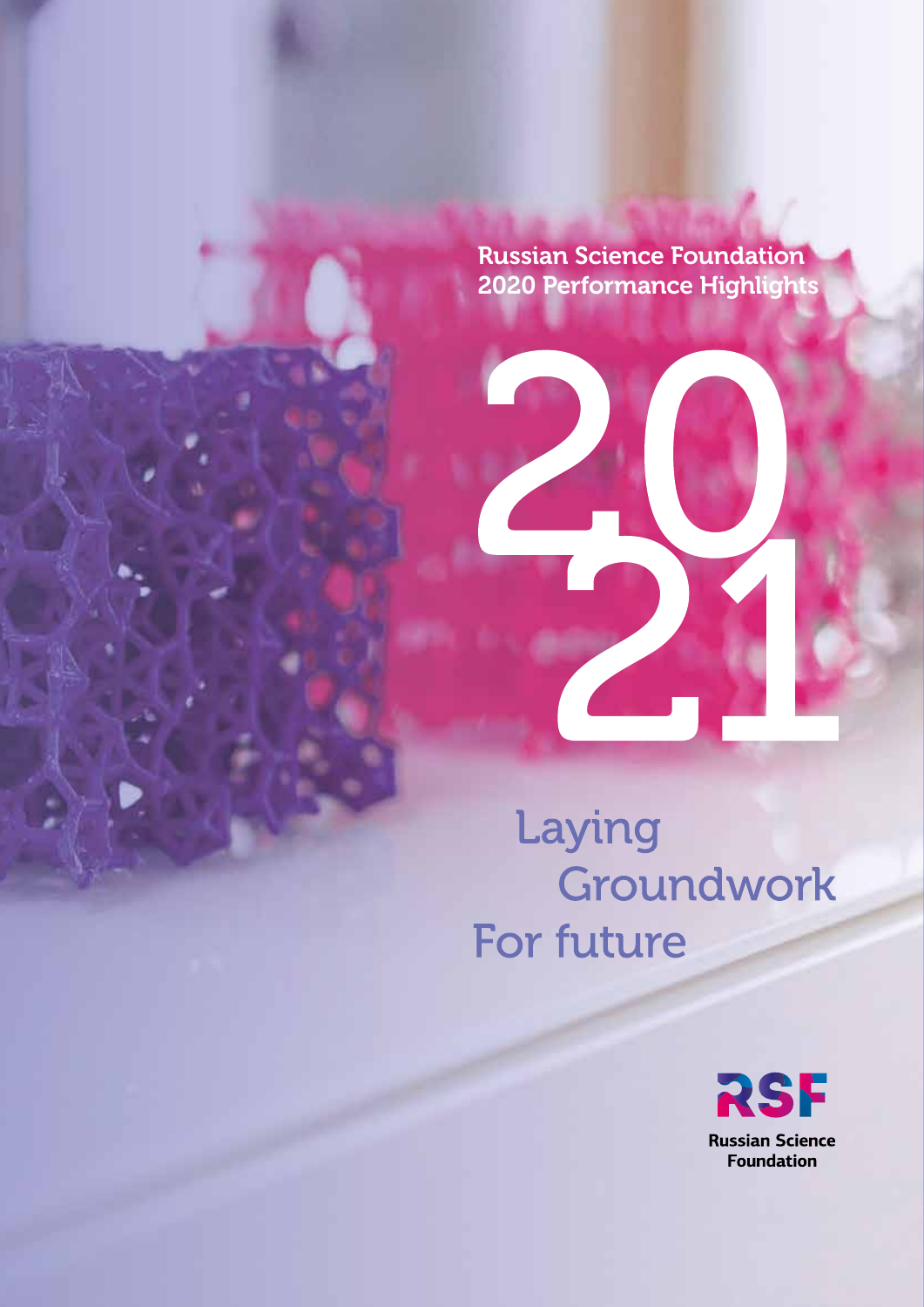## Message from the Director General

# About the Foundation

To achieve its goals, the Foundation selects science and technology programs and projects that fall under certain propriety categories, and does so on a competitive basis. Among these priorities are basic research initiatives by research groups or individual scientists, or members of the higher education teaching staff; development of scientific organizations and institutions of higher education, creation of world-class departments and laboratories in scientific organizations and educational institutions, development of experimental facilities for scientific research.

Russian Science Foundation was established on the initiative of the President of the Russian Federation to support basic research and development of leading research teams in different fields of science. Legal status, powers, functions, proprietary rights and governance of the Foundation are determined by the Federal Law «On the Russian Science Foundation and Amendments to Certain Legislative Acts of the Russian Federation.»

The governance structure of the Foundation is set up by the Federal Law: Supervisory Board, Management board and Director General. The Federal Law sets out a procedure for formation of these bodies as well as defines their authority. In order to provide the Foundation with the necessary expertise, the Federal law provides for creation of Review Panels acting as advisory bodies of the Foundation. Control over financial and economic activities of the Foundation is exercised by the Audit Committee of the Foundation. In accordance with the Federal Law, Russian Science Foundation submits the annual report for consideration of the President of the Russian Federation and the Government of the Russian Federation.

#### Dear colleagues,

I am pleased to present to you the report on the Russian Science Foundation's performance results for 2021!

Last year was the Year of Science and Technology in Russia, and the RSF contributed a lot to the variety of events. Our grant recipients appeared all over the news and on our TV screens in 2021. They delivered lectures, visited schools, and opened their laboratories to everyone. It is thanks to all this that more eyes than ever were focused on the achievements of Russian science, and the profession of researcher has gained prestige once again.

The year will also be remembered for the work to optimize the activities of key development institutions initiated by the Government of the Russian Federation. New funding programs of the RSF were launched in a spirit of the programs used to be offered by the Russian Foundation for Basic Research such as grants for small research teams and for the projects that benefit respective Russian region. At the same time, the increased amount of the grants and the extended project implementation period allowed RSF grant holders to attend international conferences, to do expeditionary and field work, to gain access to unique research infrastructure, and to pay the costs of publication of research results, without having to seek additional funding.

> Like everyone else, the Russian Science Foundation had to live under COVID-related restrictions in 2021. Some of our colleagues in overseas could not come to Russia to carry out joint research, some failed to complete all the tasks under the terms of the grants. We, of course, acknowledged the challenges experienced by grantees, and our reviewers evaluated the projects on a case-by-case basis during the reporting period. All scientific reports were submitted on time, and the research teams received their funding as scheduled. One of the most important decisions last year in terms of supporting scientists was to increase the size of RSF grants to 7 million roubles.

The well-coordinated work of the RSF team allowed us to achieve impressive results in a difficult time. In 2021, the Russian Science Foundation funded 5,300 projects that produced over 14,000 publications in leading scientific journals. The Foundation continued to improve its review processes through yearly rotation of the expert councils members and establishment of a new expert council responsible for regional funding programs.

In closing, I would like to express my gratitude to all the researchers who have demonstrated outstanding results in their work for the advancement of science, society and the economy, as well as to the RSF reviewers, colleagues and trustees. I am confident that we can achieve even greater results next year.

Alexander Khlunov,

Director General, Russian Science Foundation



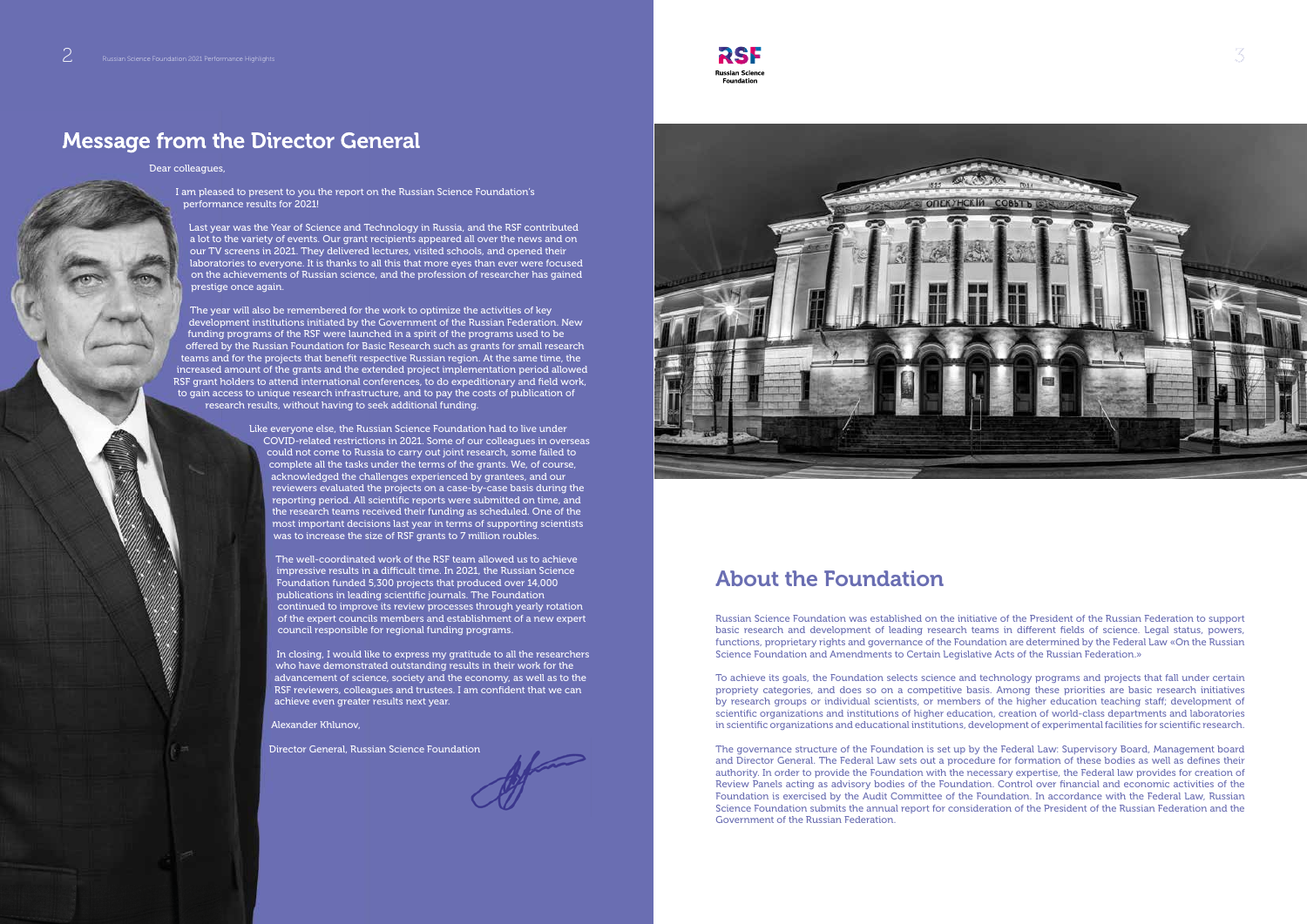# RSF by the Numbers

5



Estimate for FY 2021 total funding

5.3 K

Projects funded

> 39 K

Researchers funded

24,9 K

Рublications

11,7 K

Publications in Wos CC





RSF-related publications in media in FY 2021

582

Research organizations funded





# Funding and Performance Highlights

Funding by Research Areas

Success rates by Funding Programs